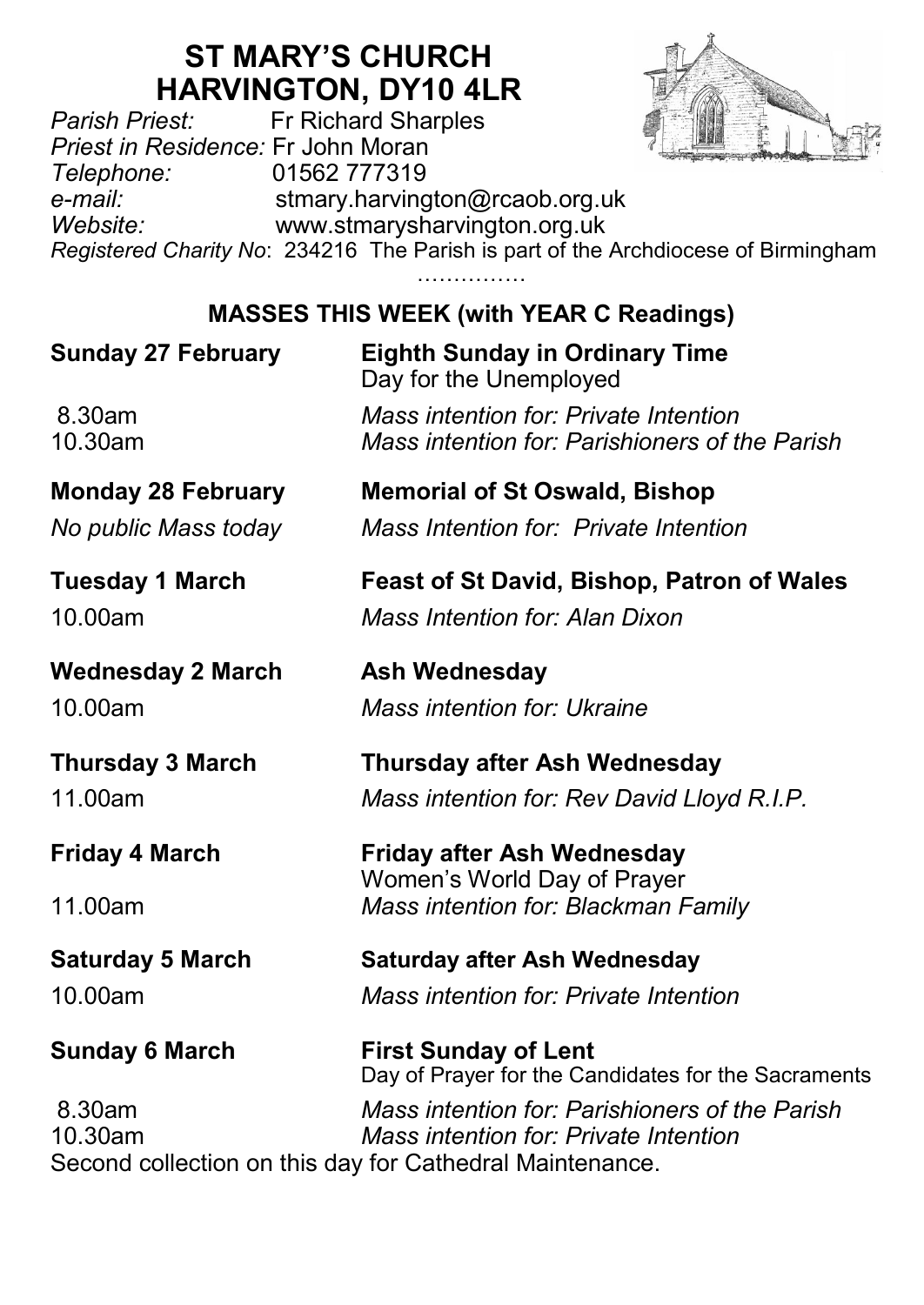**Anniversaries in March:** Rev John Marsden (1824), Ann Parkes (1863), Joseph Chare (1865), Rev John Brownlow (1888), Philip Alfred Haskew (1897), William Benedick Oakley (1908), Henry Mercer (1974), Anna Newton Keenan (1992), Ernest Godwin (1993), Ann Kiley (2004), Martin Amphlett (2013) Geraldine Pritchard (2017), Aubrey Campbell (2018), Tom Wilcox (2018), Anthony Francis-Flores (2018), Vincent Glynn (2019), Michael Bianco (2019)

…………………………………………………………………….

**In your prayers please remember parishioners and friends who are sick:**  Deirdre Brookes, Kathleen Clark, Liz and Lionel Cornish, Bob Grant, Jane and Peter Handley, Ann Parry, Clare Saich, Jane Young, Karen Wright

 $\mathcal{L}_{\mathcal{M}}$  . The contract of the contract of the contract of the contract of the contract of the contract of

In your charity please pray for the repose of the souls of parishioners: **Dan Brown** who died on 5th February and whose funeral will take place at St Mary's on 11th March.

**Kaye Hildebrandt** who died earlier this week for whom funeral arrangements are yet to be confirmed.

#### **May they Rest In Peace**

Ж



... for all your offerings and donations. They are always gratefully received.  **Contributions to the Parish: 14-21 February**

……………………………………

|  | £87.00  |
|--|---------|
|  | £138.35 |



**OFFERTORY DONATIONS** are no longer collected in the pews. If you wish to make a donation on **SUNDAYS** please place your offering in the 'bin' on the porch table. On **OTHER DAYS OF THE WEEK** offerings may be placed **in the basket on the sanctuary step in front of the altar.** 

………………………………



#### **WELCOME TO ST MARY'S!**

We ask everyone attending our premises to take note of the following:

- As ours is a small church with just one central aisle and with limited ventilation, we recommend you to wear a face covering inside church to slow the spread of the Covid virus and out of respect for vulnerable members of our parish.
- If members of the congregation would like to ensure social distancing they may use a 'Please Leave Space' sign (available in the porch) and place it on the seat beside them in their pew.
- Please spread out and don't kneel if someone is sitting on the pew in front.
- All these recommendations will be reviewed following the next advisory report from the Government on 24th March.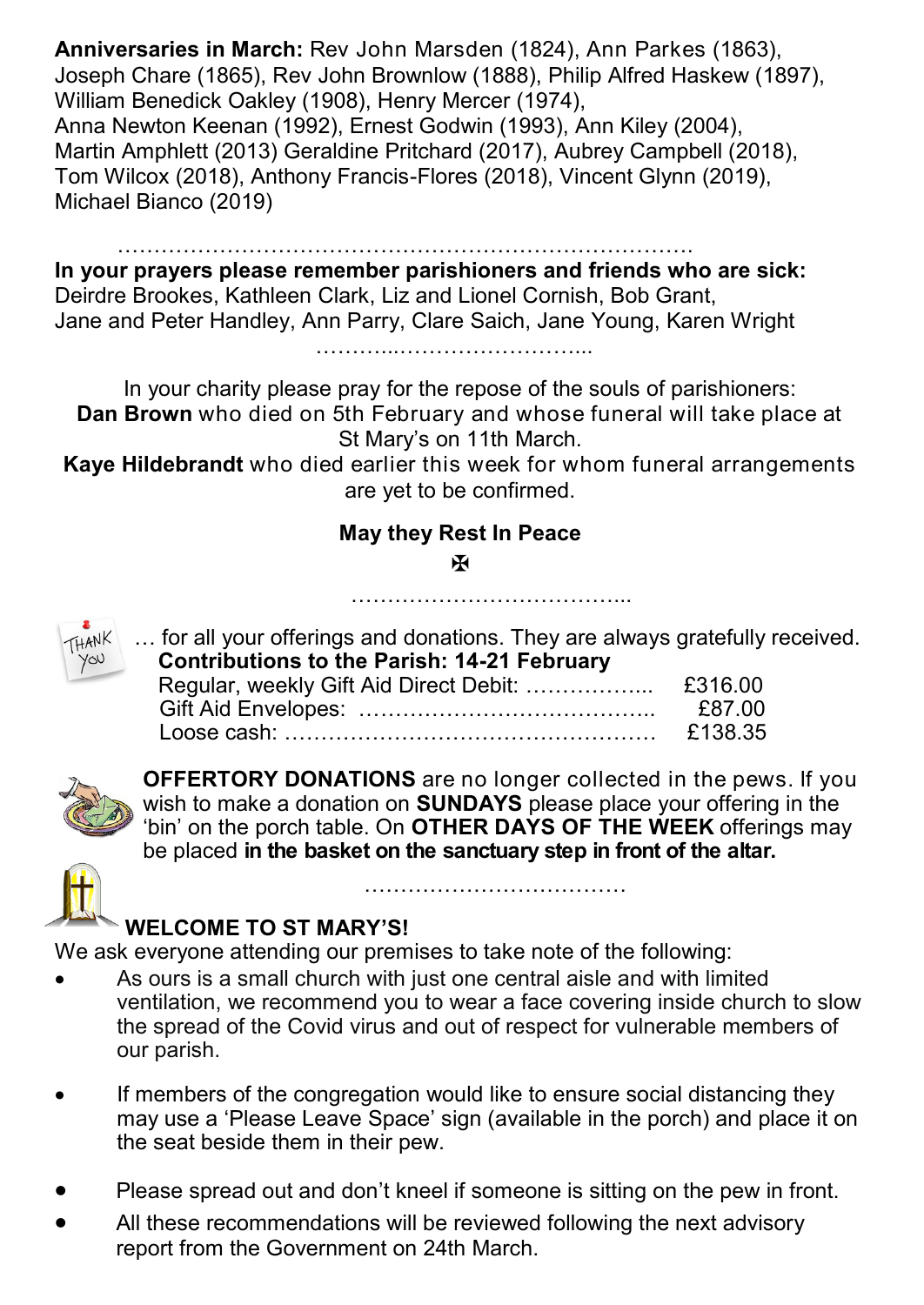

Thank you to all parishioners who contributed to the **Synodal Pathway** process by either attending the meetings or offering written comments afterwards. The feedback report from

our joint parishes of St Wulstan's & St Thomas of Canterbury Church Stourport and Holy Family Church Bewdley and ourselves, St Mary's Church Harvington has been submitted to the Archdiocese to be incorporated into the document they will forward to the Catholic Bishops' Conference of England and Wales. Copies of our feedback report have been sent with a copy of this newsletter to parishioners on our email database this weekend.

……………………………………..…………………………….



At long last we are able to make plans for the return of our ever popular Summer Fete to be held in the garden of the Priest's House here at St Mary's during the afternoon of **SATURDAY 25TH JUNE**. After a gap of two years since such

an event was possible, we need parishioners to volunteer their services once more. Those who have run stalls, organised games, baked, made, collected, served or contributed in any way in the past are asked to step up again please. We warmly encourage anyone who has not been involved before to please join in this year. We would be glad to have new ideas for stalls and attractions as well as keeping some of the tried and tested elements going too. Please email the parish office to volunteer!



Copies of the **WALK WITH ME** Lenten Booklets and Children's Calendars are available for you to take away from Church from this Sunday onward. The Parish have already paid for them but if you would like to make a donation of £1 per book you are welcome to do so but this is not essential. Please make use of these resources to help on your Lenten journey.

………………….……………………………………….



The **HARVINGTON CRAFT GROUP** will be meet on Wednesday 2nd March @ 1.30pm in Rowberry's tearooms, to continue work on the church cushions project and will give all comers a warm welcome.